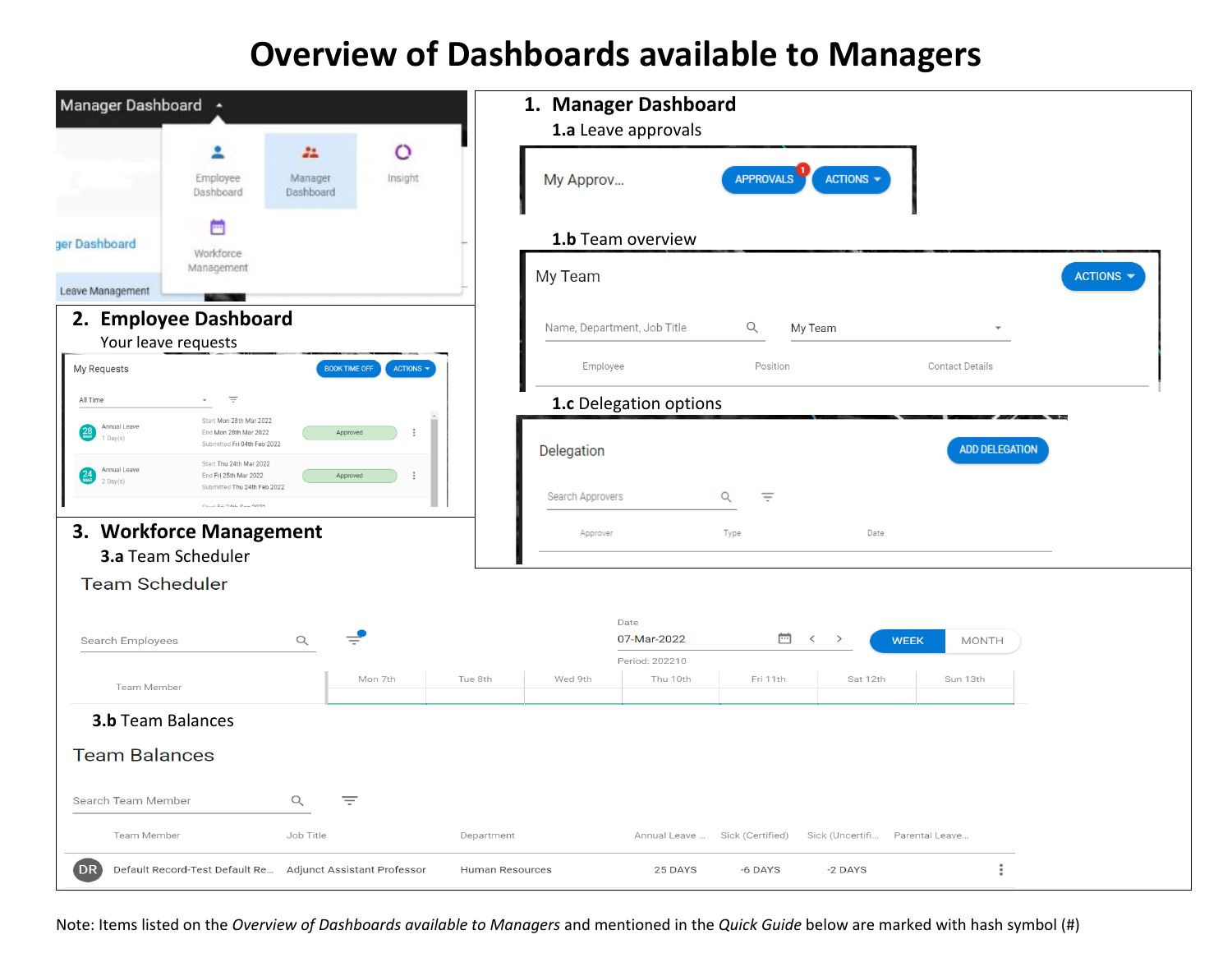## **Quick ELeave guide for Managers**

| How to access Core Portal:<br>Tip: You can add Core Portal<br>to your favourite<br>→ Go to TCD.ie/hr webpage<br>websites/bookmarks in<br>your browser. Then you<br>> Click Link to Core Portal<br>will have instant access<br>just one click away!<br>How to view employee's balance |                                                                                                                                                                                                                          | How to approve leave<br>Go to Manager Dashboard<br>$\bullet$<br>in Core Portal #1*<br>$\bullet$<br>Go to MyApprovals (#1.a)<br>Select request to review<br>$\bullet$<br><b>Click Reject or Approve</b><br>$\bullet$<br>Note: if rejecting, you must<br>$\bullet$<br>give reason |                                                                                                                                      | How to delegate approving leave<br>Go to Delegation widget (#1.c)<br><b>Click Add Delegation</b><br>$\bullet$<br>Select Org Role as Type<br>$\bullet$<br>Select person to delegate to<br>$\bullet$<br>Select dates when the selected person is to have<br>access to leave approvals<br>Tick authorisation box<br>Select Leave Approver Org Role<br>$\bullet$<br>Click Save button<br>$\bullet$ |                                                                                                                                                                                                   |  |
|--------------------------------------------------------------------------------------------------------------------------------------------------------------------------------------------------------------------------------------------------------------------------------------|--------------------------------------------------------------------------------------------------------------------------------------------------------------------------------------------------------------------------|---------------------------------------------------------------------------------------------------------------------------------------------------------------------------------------------------------------------------------------------------------------------------------|--------------------------------------------------------------------------------------------------------------------------------------|------------------------------------------------------------------------------------------------------------------------------------------------------------------------------------------------------------------------------------------------------------------------------------------------------------------------------------------------------------------------------------------------|---------------------------------------------------------------------------------------------------------------------------------------------------------------------------------------------------|--|
| $MyTeam$ (#1.b)<br>Manager Dashboard<br><b>TIME MANAGEMENT</b><br>$\sim$<br><b>Balance Information</b>                                                                                                                                                                               | • Go to Manager Dashboard (#1)<br>In My Team widget select employee<br>Click Menu button<br><b>Select View Profile</b><br>Go to Time Management<br><b>Select Balance Information</b>                                     |                                                                                                                                                                                                                                                                                 | <b>How to access Team Scheduler</b><br><b>MyTeam <math>(H1.b)</math></b> – Manager Dashboard •<br>ACTIONS ▲<br><b>View Scheduler</b> | Go to Manager Dashboard (#1)<br>In My Team widget click Actions<br>button<br><b>Select View Scheduler</b>                                                                                                                                                                                                                                                                                      |                                                                                                                                                                                                   |  |
| Team Balances (#4.b)<br><b>Workforce Management</b><br>п<br>Team Scheduler<br><b>Team Balances</b><br>п.                                                                                                                                                                             | • Go to Workforce Management (#3)<br>dashboard<br>• Select Team Balances tab<br>Balance summary for all your employees<br>will show<br>• To see details, click Menu button<br><b>Select Balance Information</b>          |                                                                                                                                                                                                                                                                                 | Team Scheduler (#3.a)<br><b>Workforce Management</b><br>n<br>п.                                                                      | Team Scheduler<br><b>Team Balances</b>                                                                                                                                                                                                                                                                                                                                                         | Go to Workforce Management<br>$\bullet$<br>dashboard (#3)<br>Select Team Scheduler tab                                                                                                            |  |
| When approving leave request<br>(H1.a)<br>Manager Dashboard<br>VIEW DETAILS ▲<br>Co-Workers Leave / Absence<br><b>Balances</b>                                                                                                                                                       | If you have a pending leave request:<br>Go to Manager Dashboard (#1)<br>Go to Approvals<br>Click View Details button in top right<br>corner<br>• Select Balances<br>Click View button for the balance you<br>wish to see |                                                                                                                                                                                                                                                                                 | Manager Dashboard<br><b>Balances</b>                                                                                                 | When approving leave request (#1.a)<br><b>VIEW DETAILS ▲</b><br>Co-Workers Leave / Absence                                                                                                                                                                                                                                                                                                     | If you have a pending leave<br>request:<br>Go to Manager Dashboard (#1)<br>Go to Approvals<br>Click View Details button in top<br>$\bullet$<br>right corner<br>Select Co-Workers<br>Leave/Absence |  |